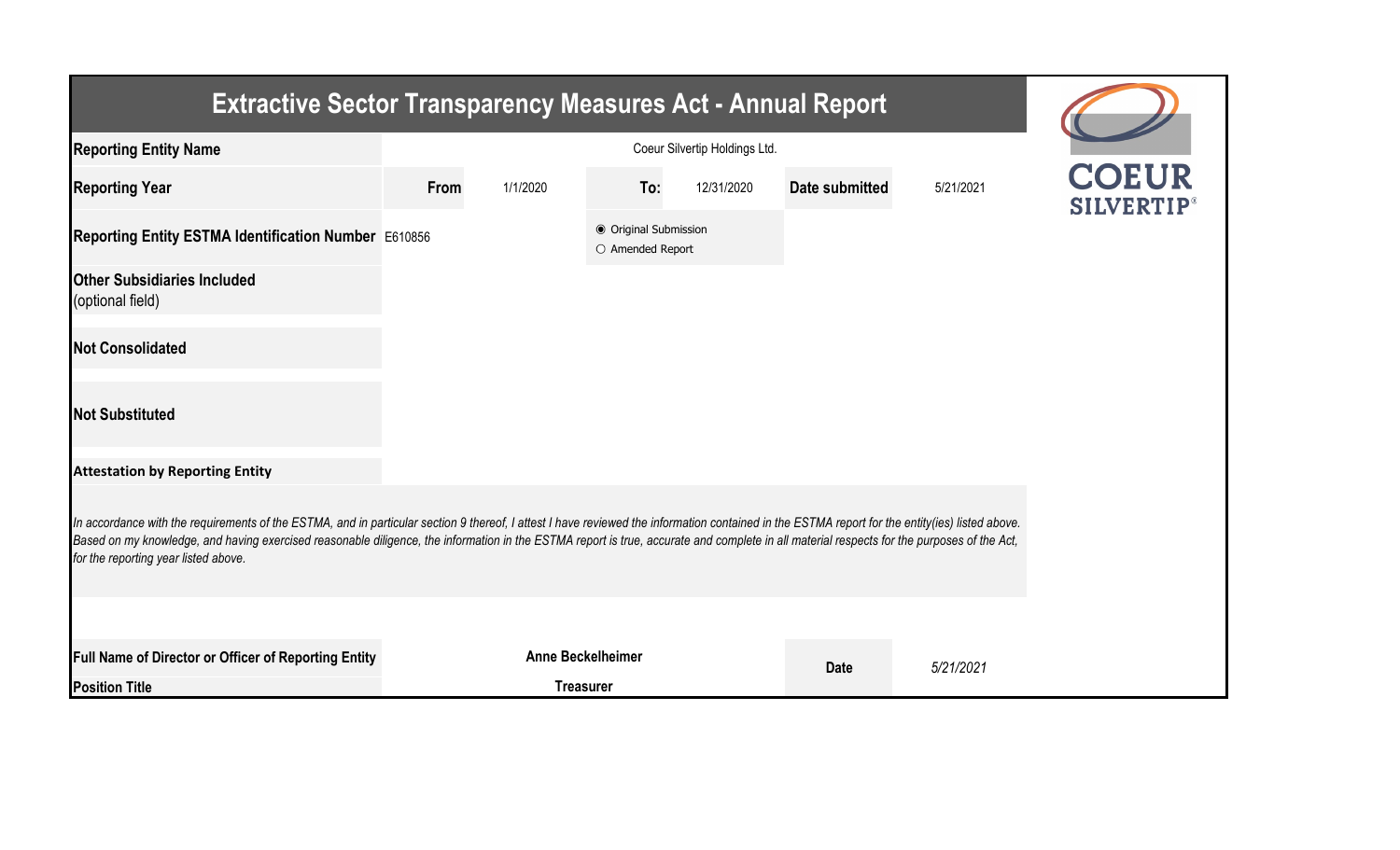| Extractive Sector Transparency Measures Act - Annual Report                                                                                                                      |                                                  |                                                                                 |                                                 |            |         |                                |                |                  |                                               |                                      |                                                                                                                                                                     |
|----------------------------------------------------------------------------------------------------------------------------------------------------------------------------------|--------------------------------------------------|---------------------------------------------------------------------------------|-------------------------------------------------|------------|---------|--------------------------------|----------------|------------------|-----------------------------------------------|--------------------------------------|---------------------------------------------------------------------------------------------------------------------------------------------------------------------|
| <b>Reporting Year</b><br><b>Reporting Entity Name</b><br><b>Reporting Entity ESTMA</b><br><b>Identification Number</b><br><b>Subsidiary Reporting Entities (if</b><br>necessary) | From:                                            | 1/1/2020                                                                        | To:<br>Coeur Silvertip Holdings Ltd.<br>E610856 | 12/31/2020 |         | <b>Currency of the Report</b>  | CAD            |                  |                                               |                                      |                                                                                                                                                                     |
|                                                                                                                                                                                  | <b>Payments by Payee</b>                         |                                                                                 |                                                 |            |         |                                |                |                  |                                               |                                      |                                                                                                                                                                     |
| Country                                                                                                                                                                          | Payee Name <sup>1</sup>                          | Departments, Agency, etc<br>within Payee that Received<br>Payments <sup>2</sup> | Taxes                                           | Royalties  | Fees    | <b>Production Entitlements</b> | <b>Bonuses</b> | <b>Dividends</b> | Infrastructure<br><b>Improvement Payments</b> | <b>Total Amount paid to</b><br>Payee | Notes <sup>34</sup>                                                                                                                                                 |
| Canada -British Columbia                                                                                                                                                         | Province of British Columbia Ministry of Finance |                                                                                 | 199,000                                         |            | 214,000 |                                |                |                  |                                               |                                      | Taxes are BC rural property taxes.<br>Fees are predominantly mine<br>413,000 inspection fees, mineral title<br>payments, and various other permit-<br>related fees. |
|                                                                                                                                                                                  |                                                  |                                                                                 |                                                 |            |         |                                |                |                  |                                               |                                      |                                                                                                                                                                     |
|                                                                                                                                                                                  |                                                  |                                                                                 |                                                 |            |         |                                |                |                  |                                               |                                      |                                                                                                                                                                     |
|                                                                                                                                                                                  |                                                  |                                                                                 |                                                 |            |         |                                |                |                  |                                               |                                      |                                                                                                                                                                     |
|                                                                                                                                                                                  |                                                  |                                                                                 |                                                 |            |         |                                |                |                  |                                               |                                      |                                                                                                                                                                     |
|                                                                                                                                                                                  |                                                  |                                                                                 |                                                 |            |         |                                |                |                  |                                               |                                      |                                                                                                                                                                     |
|                                                                                                                                                                                  |                                                  |                                                                                 |                                                 |            |         |                                |                |                  |                                               |                                      |                                                                                                                                                                     |
|                                                                                                                                                                                  |                                                  |                                                                                 |                                                 |            |         |                                |                |                  |                                               |                                      |                                                                                                                                                                     |
|                                                                                                                                                                                  |                                                  |                                                                                 |                                                 |            |         |                                |                |                  |                                               |                                      |                                                                                                                                                                     |
|                                                                                                                                                                                  |                                                  |                                                                                 |                                                 |            |         |                                |                |                  |                                               |                                      |                                                                                                                                                                     |
|                                                                                                                                                                                  |                                                  |                                                                                 |                                                 |            |         |                                |                |                  |                                               |                                      |                                                                                                                                                                     |
|                                                                                                                                                                                  |                                                  |                                                                                 |                                                 |            |         |                                |                |                  |                                               |                                      |                                                                                                                                                                     |
|                                                                                                                                                                                  |                                                  |                                                                                 |                                                 |            |         |                                |                |                  |                                               |                                      |                                                                                                                                                                     |
|                                                                                                                                                                                  |                                                  |                                                                                 |                                                 |            |         |                                |                |                  |                                               |                                      |                                                                                                                                                                     |
|                                                                                                                                                                                  |                                                  |                                                                                 |                                                 |            |         |                                |                |                  |                                               |                                      |                                                                                                                                                                     |
|                                                                                                                                                                                  |                                                  |                                                                                 |                                                 |            |         |                                |                |                  |                                               |                                      |                                                                                                                                                                     |
|                                                                                                                                                                                  |                                                  |                                                                                 |                                                 |            |         |                                |                |                  |                                               |                                      |                                                                                                                                                                     |
|                                                                                                                                                                                  |                                                  |                                                                                 |                                                 |            |         |                                |                |                  |                                               |                                      |                                                                                                                                                                     |
|                                                                                                                                                                                  |                                                  |                                                                                 |                                                 |            |         |                                |                |                  |                                               |                                      |                                                                                                                                                                     |
|                                                                                                                                                                                  |                                                  |                                                                                 |                                                 |            |         |                                |                |                  |                                               |                                      |                                                                                                                                                                     |
|                                                                                                                                                                                  |                                                  |                                                                                 |                                                 |            |         |                                |                |                  |                                               |                                      |                                                                                                                                                                     |
| <b>Additional Notes:</b>                                                                                                                                                         |                                                  |                                                                                 |                                                 |            |         |                                |                |                  |                                               |                                      |                                                                                                                                                                     |